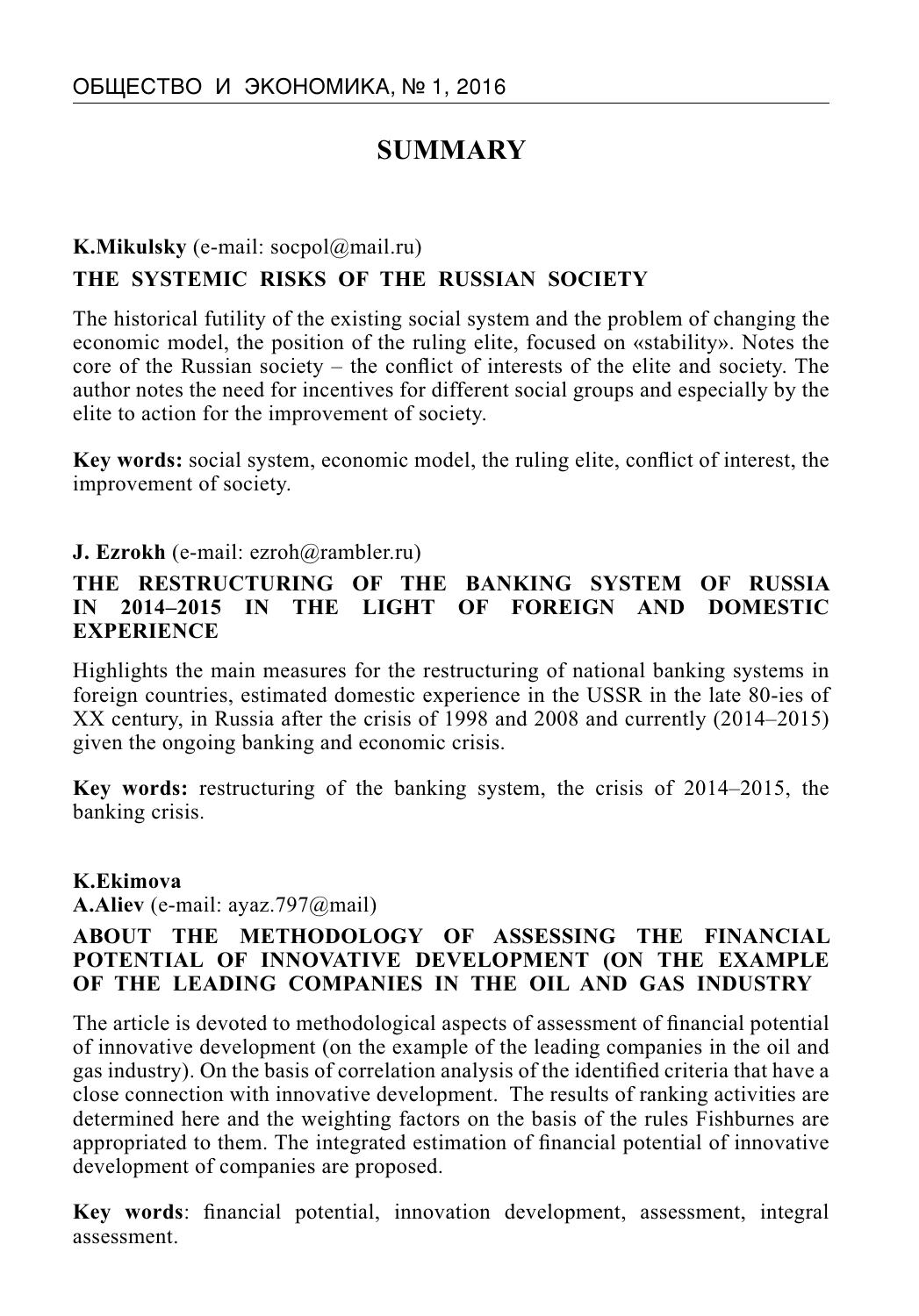### **L. Sheynin** (e-mail: lbsheynin@mail.ru)

# **AN ESSAY ON GEOGRAPHY OF PRICES**

Social imperatives should not dictate the distribution of prices along any territory. The compensation of the suffered people must not touch the prices. As a contrast to «mean» prices in any locality the author pays attention to the so-called portion prices.

**Key words**: different space value of goods, difference of sources of supply, «mean» prices, portion (increment) prices, marginalism, price formation.

#### **A.Gousev** (e-mail: a goose@mail.ru)

## **REGIONAL PROTECTIONISM IN RETAIL TRADE**

The paper is focused on the problem of choice between two retail trade modelsin a region. The first one isthe supremacy of small and middle businessesthat create extra expenses for consumers due to business' vulnerability to criminal organizations and other cumulated commissions of a number of resellers. The second model is the dominance of retailers who are unavoidably exposed by the illegal pressure of regional governmentin order to force themto distribute products of local production. It is presented the mechanism for regional strategy on enlargement of traders for maintaining local manufactures.

**Key words:** regional protectionism, retail trade, retailers.

#### **I. Kovalev** (e-mail:kovalev1983@rambler.ru)

## **RUSSIAN CHARITY FOUNDATIONS**

The concept «charity», activities of charity foundations, their role of formation of civil society in our country are considered.

**Key words:** Charity foundations, society, responsibility, the social activity, the help, the needing.

**V.Anikin** (e-mail: vanikin@hse.ru) **N.Tikhonova** (е-mail: netichon@rambler.ru)

## **POVERTY AND INEQUALITIES IN BRICS: NOTES ON RUSSIA**

Drawing on the broad statistical data, we document that both poverty and inequality in BRICS are based on varying fundamentals. Different definitions of poverty applied in the paper has resulted in defining four types of poverty, such as preindustrial poverty of the modernized societies (India and South Africa), early industrial poverty of urban lumpens (Brazil), industrial poverty (China and Russia), post-industrial poverty (Russia). It has been proven that model of poverty in Russia is exceptionally heterogeneous as it contains the features of all the models; though it is closer to the industrial poverty. In contrast to this, a model of a pattern of inequality in Russia does match none of the models of inequality listed in the paper.